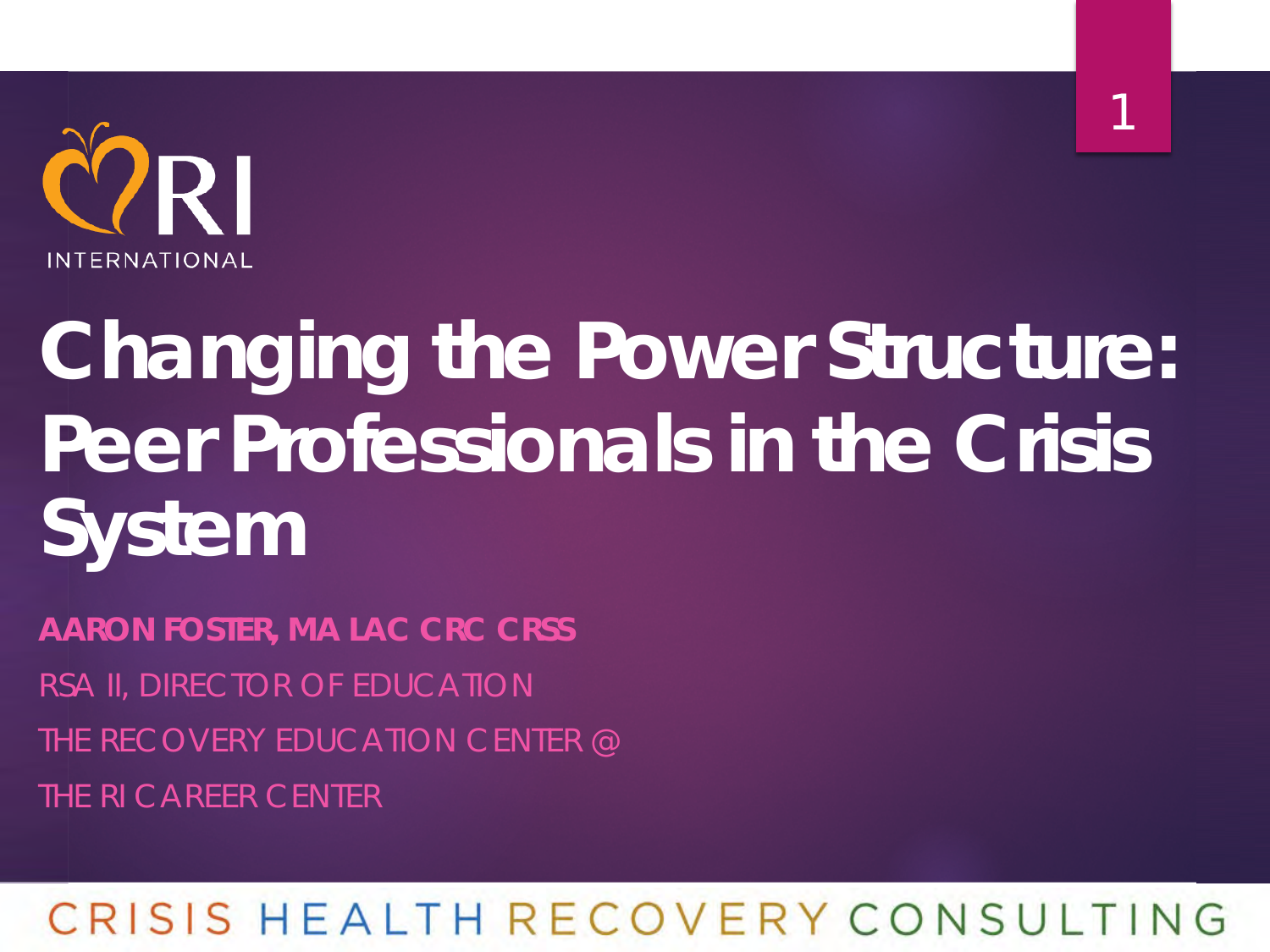### Who am 1?

 Student of Life (chef, restaurant consultant, data processor, personal assistant, legal secretary, production manager, …) & frequent crisis center guest

2

- ▶ Counselor, Cactus Counseling (Domestic Violence, DUI Diversion, Mental Health & Drug Court – co-occurring)
- **INSTRUCTIONAL SPECIALIST & AUTHOR, The Recovery** Support Specialist Institute Workforce Development Program & UofA RISE, University of Arizona
- RSA II, DIRECTOR OF EDUCATION, The Recovery Education Center @ The RI Career Center, RI International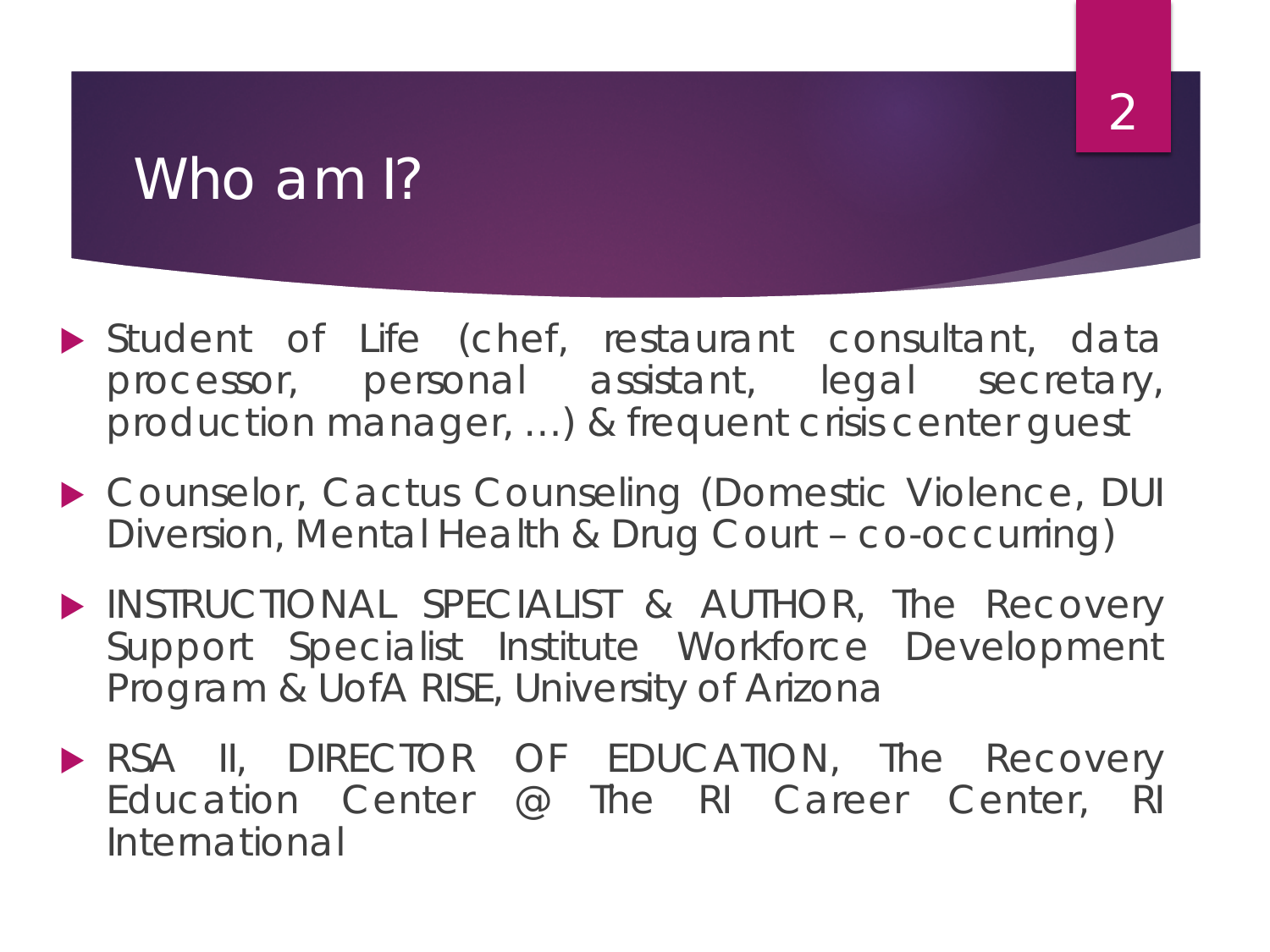### The Value of Peers in the Crisis Setting

Immediate engagement

Lived Experience

Deeper Connection

Translate for the guest in interdisciplinary meetings

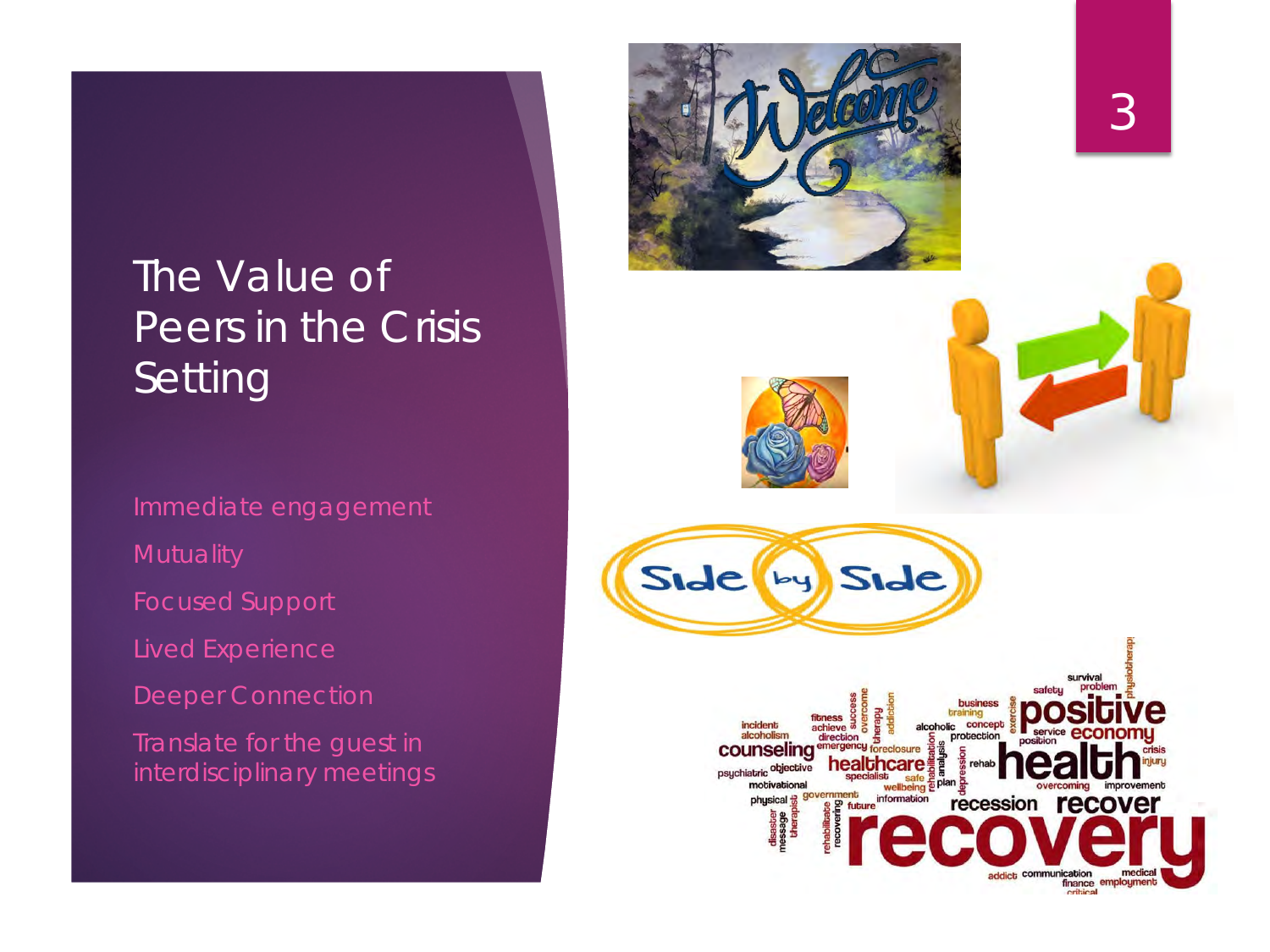



WHY IS POWER STRUCTURE SO IMPORTANT TO UNDERSTANDING THE PEER ROLE IN A CRISIS SETTING?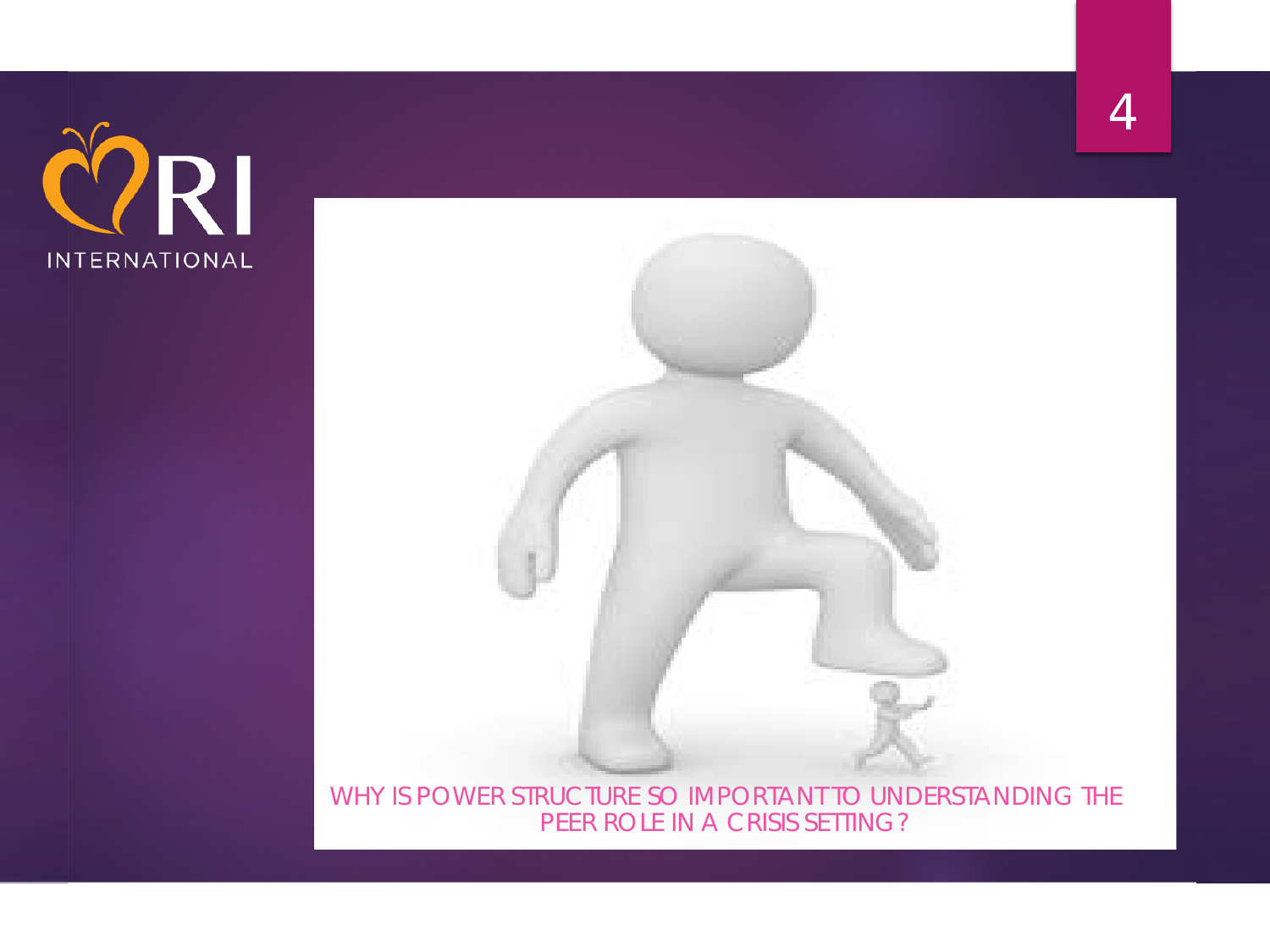### The Three Powers of Engagement in Relationships

#### 5

#### Power Over

Professional staff are experts

Medication compliance and symptom reduction

What is wrong with this person that got them here

Disease-focused – fix the symptom

Compliance is foremost

#### Power With (Fusion)

Staff & guest share expertise

Relationship is the key; maintaining safe environment for guest & staff

Trauma Informed environment: socially & physically

Future-focused – short term goals and meaning & purpose

#### Power Within

Guest leaves with resources to reintegrate into the community

Guest maintains relationship with peer specialists and recovery coaches until reconnection with healthy support system

Guest becomes student of their recovery and explore their unique path

Life-long learning and self-efficacy reign

#### Destroys Creates Transforms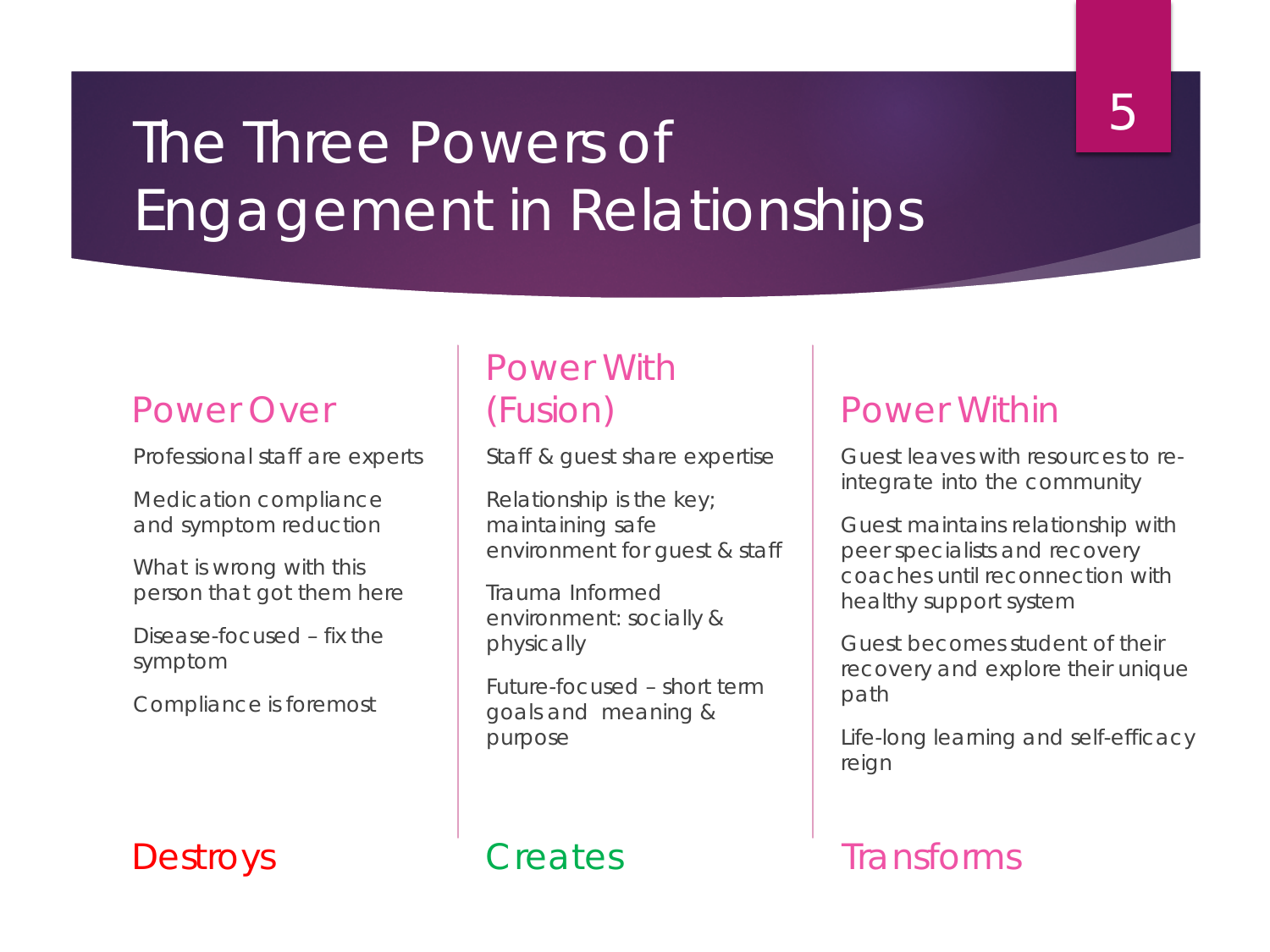### The Fusion Model in Action



**The Fusion Model: Retreat/Living Room + Community Impact**

6

*Your job is to identify as many peer roles as you can from this video*

Think outside the box

<https://youtu.be/StM9F57fwAc?list=PLidjbJeaMxncp1dPDMG1niWOzhb1ympUA>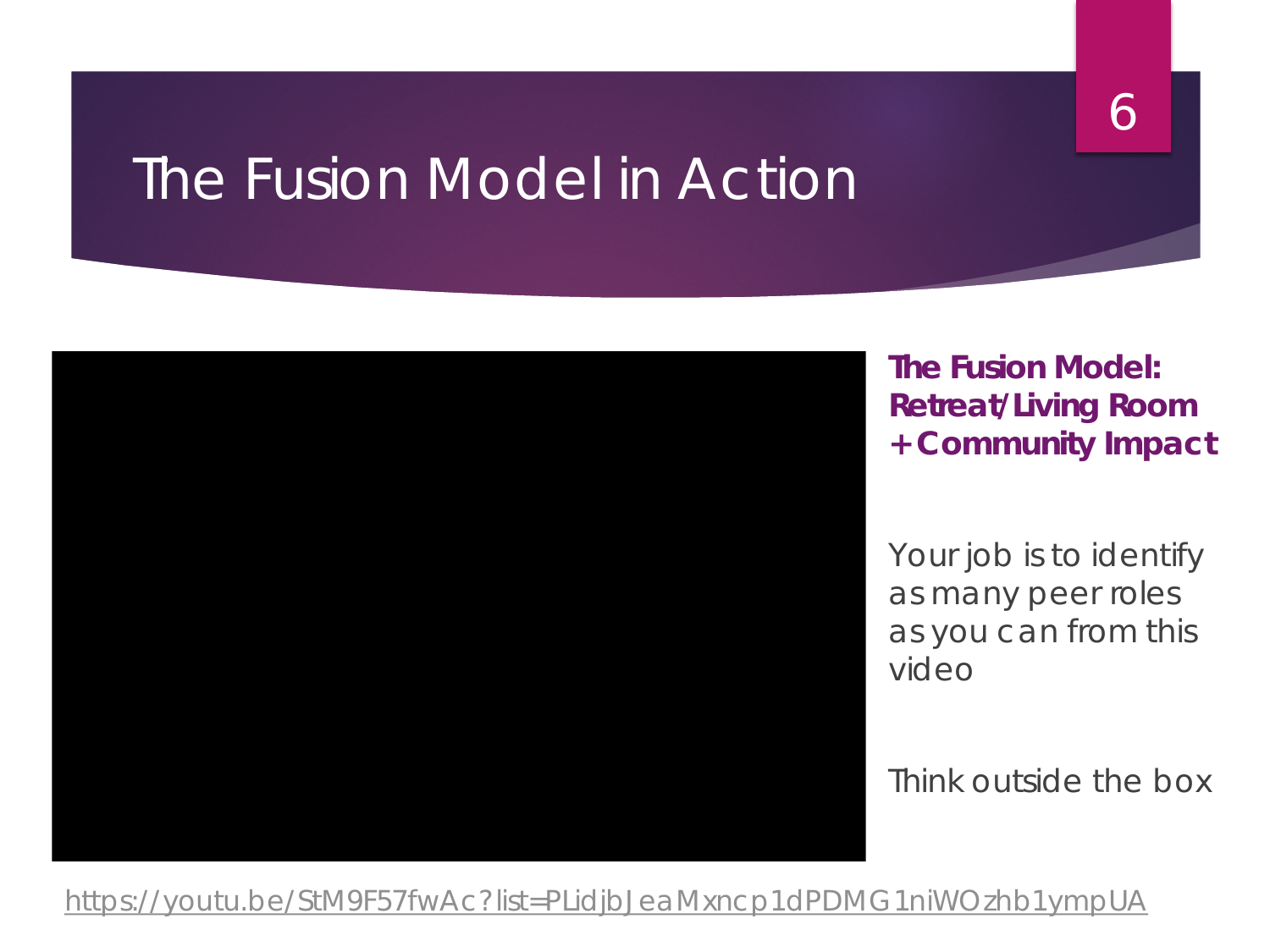### What roles did you see?

- Greeter
- Registration
- Individual Service Planning
- Support during Psych nurse meeting – **Translator**
- Navigator services during and after crisis stay
- Painter
- Nurse
- Doctor
- Care-Coordinator Liaison

7

- Counselor
	- **FUSION**
- Incorporation at all levels
- Over <sup>1</sup>% of ALL staff are people of lived experience

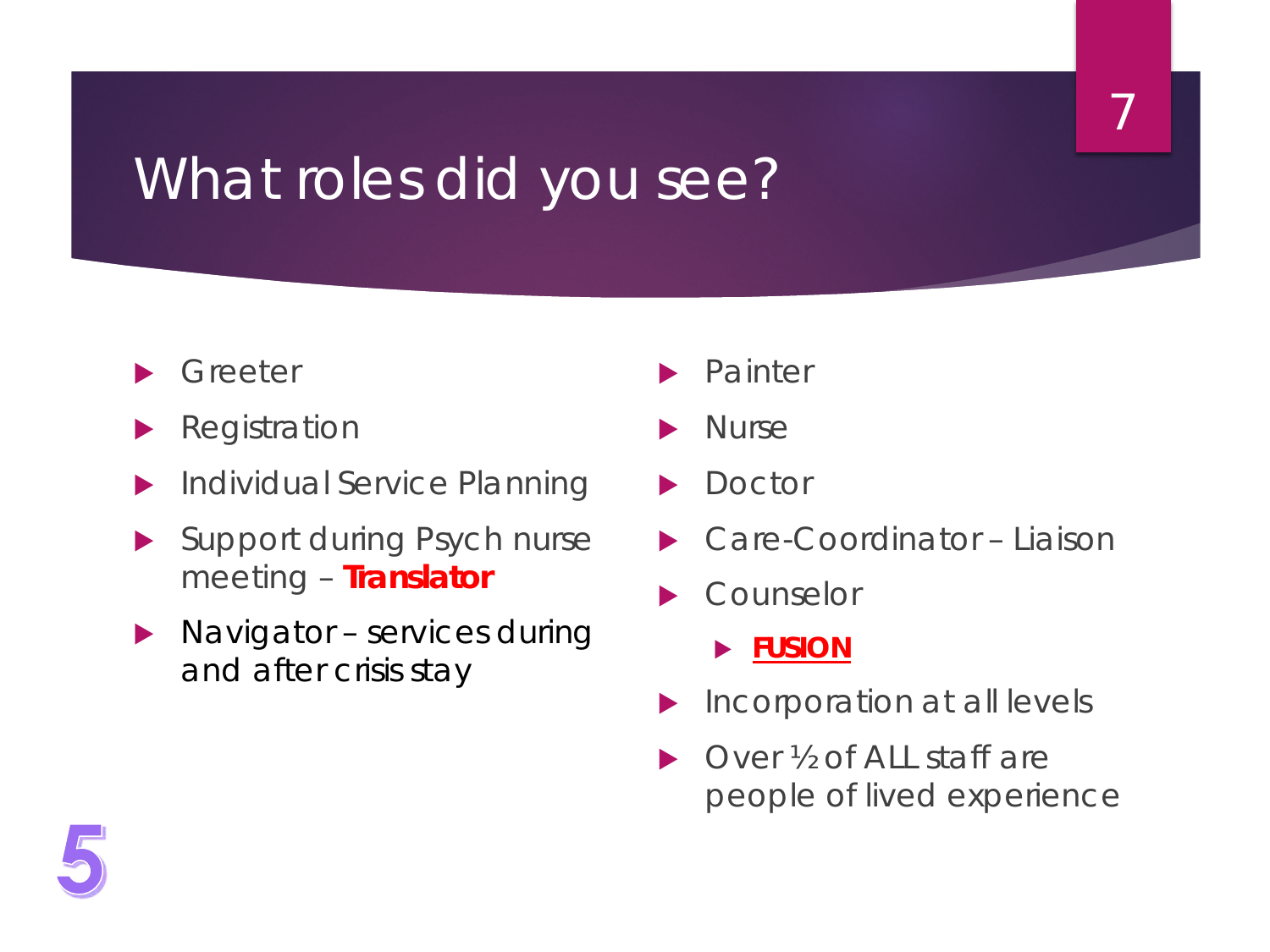### That is a lot of diversity to supervise

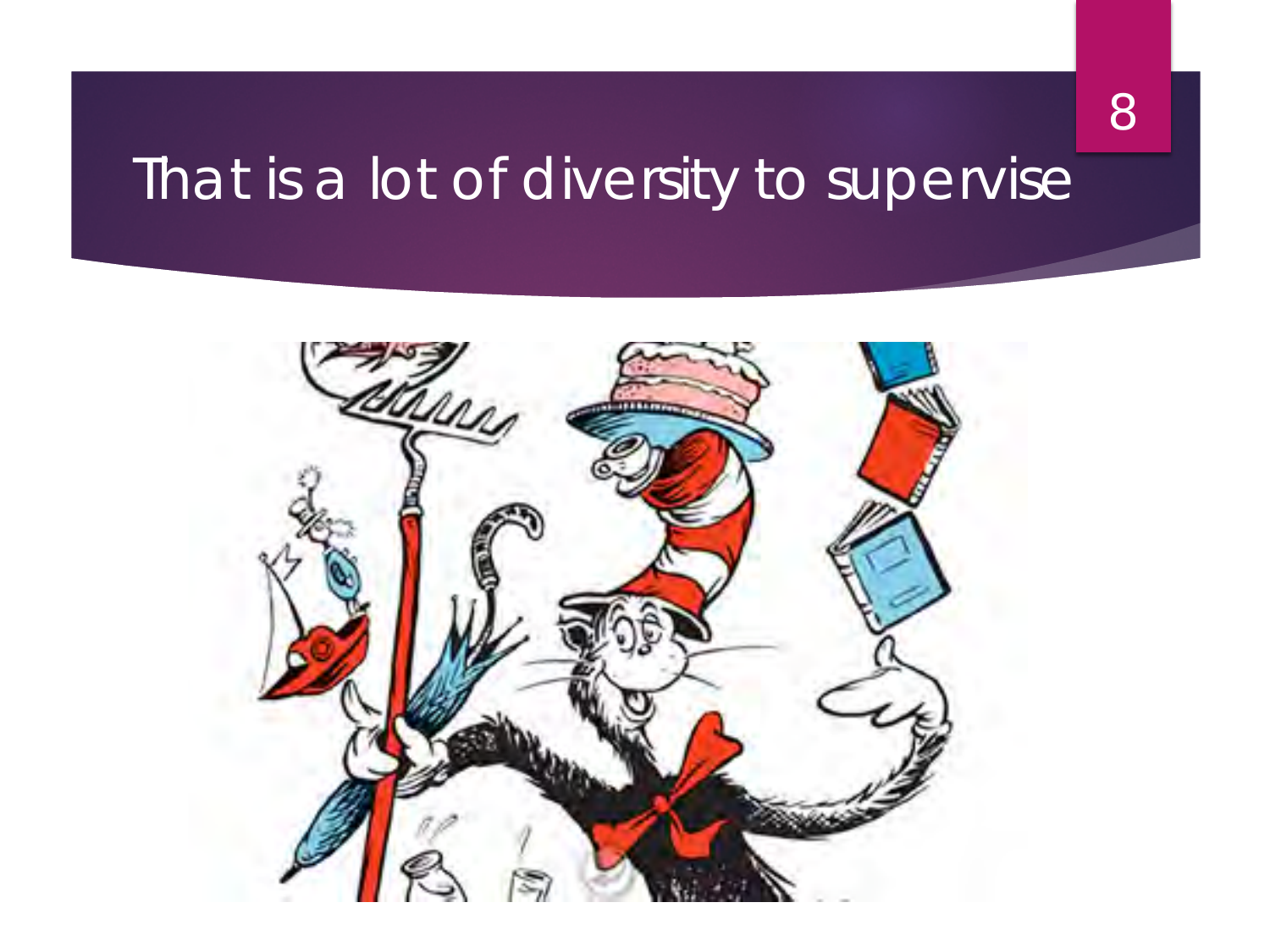### Keys to Supervision of Peers

- Peers are employees just as any other employee: Peers are not given special accommodations because of their lived experiences
- **Organizations must be aligned with recovery**oriented values: Staff must be educated on the peer role; supervisors on the competencies
- $\blacktriangleright$  The nature of the peer relationship is unique: Boundary issues and accountability are paramount during the supervision
- **Deportunity for professional growth,** continuing education and research